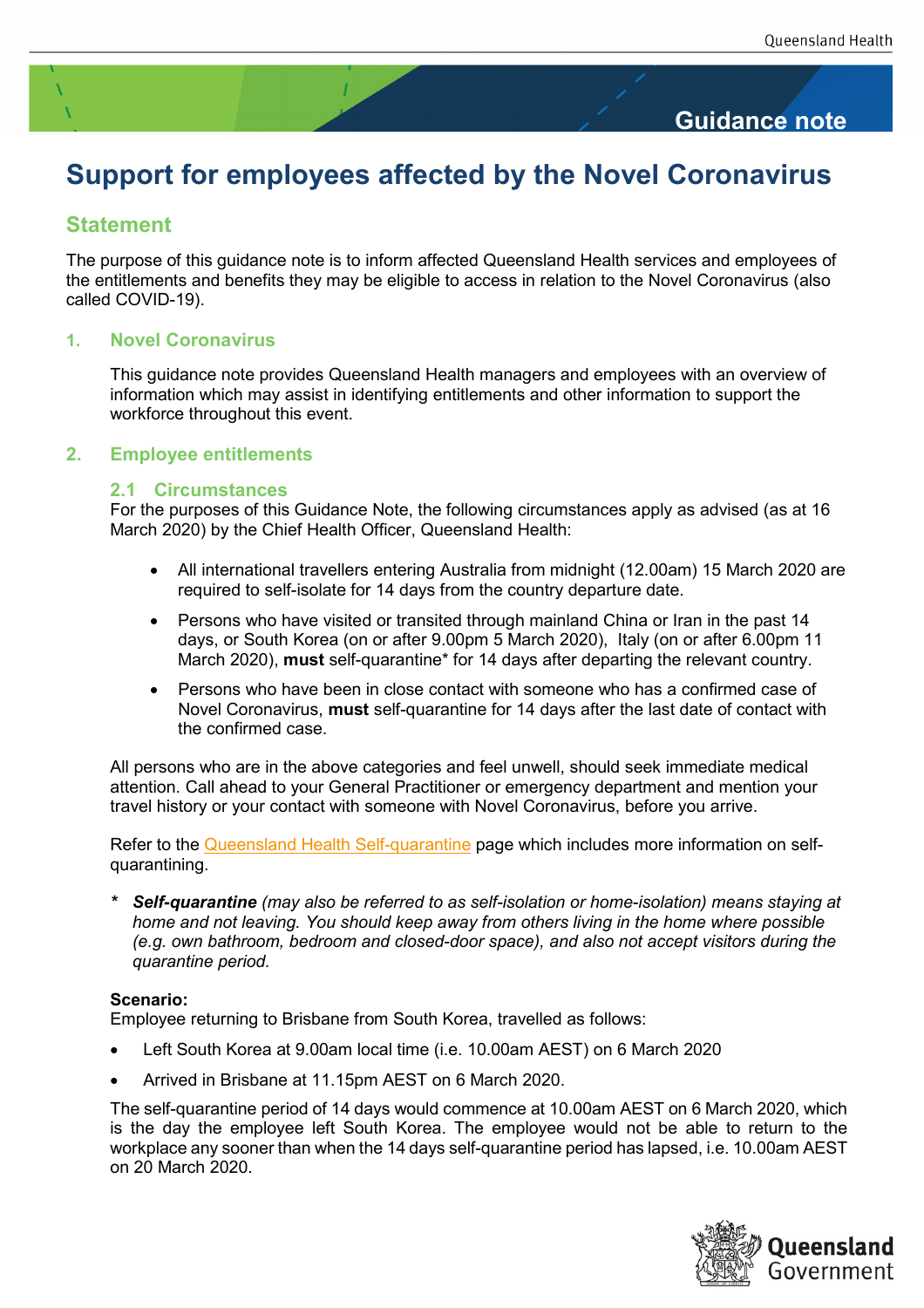## **2.2 Leave**

Different leave types, either paid or unpaid, may be granted to employees directly affected by this event. An employee must provide evidence if requested by the leave delegate, e.g. copy of passport page, airline ticket.

### **2.2.1 Discretionary special leave**

The [PSC Directive 05/17: Special Leave](https://www.forgov.qld.gov.au/system/files/documents/2017-05-special-leave.pdf?v=1490331635) provides for paid discretionary special leave.

Permanent and temporary, full-time and part-time Queensland Health employees may apply for paid discretionary special leave in circumstances where they have been directed not to attend work even though they are not sick, if the conditions outlined in section 2.1 are met.

A leave application is to be submitted via *my*HR for any employee accessing special discretionary leave (under "Other Leave" specifying "Special discretionary leave - Coronavirus") and is to be approved by the relevant delegate.

*Note:* As an alternative to paid special discretionary leave, an appropriate delegate may approve the use of flexible work arrangements (working from home) where appropriate.

*Note:* Discretionary leave entitlements apply to part-time employees on a pro-rata basis.

*Note:* The discretionary leave provisions do not apply to casual employees. However, where a long-term casual employee may be required to self-quarantine, access to any discretionary special leave should be raised on a case-by-case basis for consideration of the delegate.

*Note:* Paid discretionary leave would be based and paid on the employee's roster (as they would have worked) and/or projected roster where relevant.

#### **2.2.2 Leave for caring purposes**

Permanent and temporary, full-time and part-time Queensland Health employees required to provide care or support for a dependent who is in self-quarantine and unable to attend childcare, school, (in accordance with advice from the Chief Health Officer as at 10 March 2020) may access carer's leave in accordance with the relevant industrial instrument. Carer's leave is taken from the employee's current sick leave balance. Refer to [Carer's leave HR Policy C9.](https://www.health.qld.gov.au/__data/assets/pdf_file/0042/395997/qh-pol-109.pdf)

Some childcare providers may place requirements on children who have been anywhere overseas, to not attend childcare for 14 days after their departure from the overseas country. These are local decisions by providers.Where an employee does not have accrued sick leave available to cover the full 14-day caring period, the employee may apply for unpaid leave, access other paid leave entitlements, or utilise accrued hours/flexi time.

Due consideration is to be extended to casual employees who are required to provide care or support for a dependent who is in self-quarantine for up to 14 days, in relation to offering shifts.

A leave application is to be submitted via *my*HR for an employee accessing carer's leave or other paid or unpaid leave types.